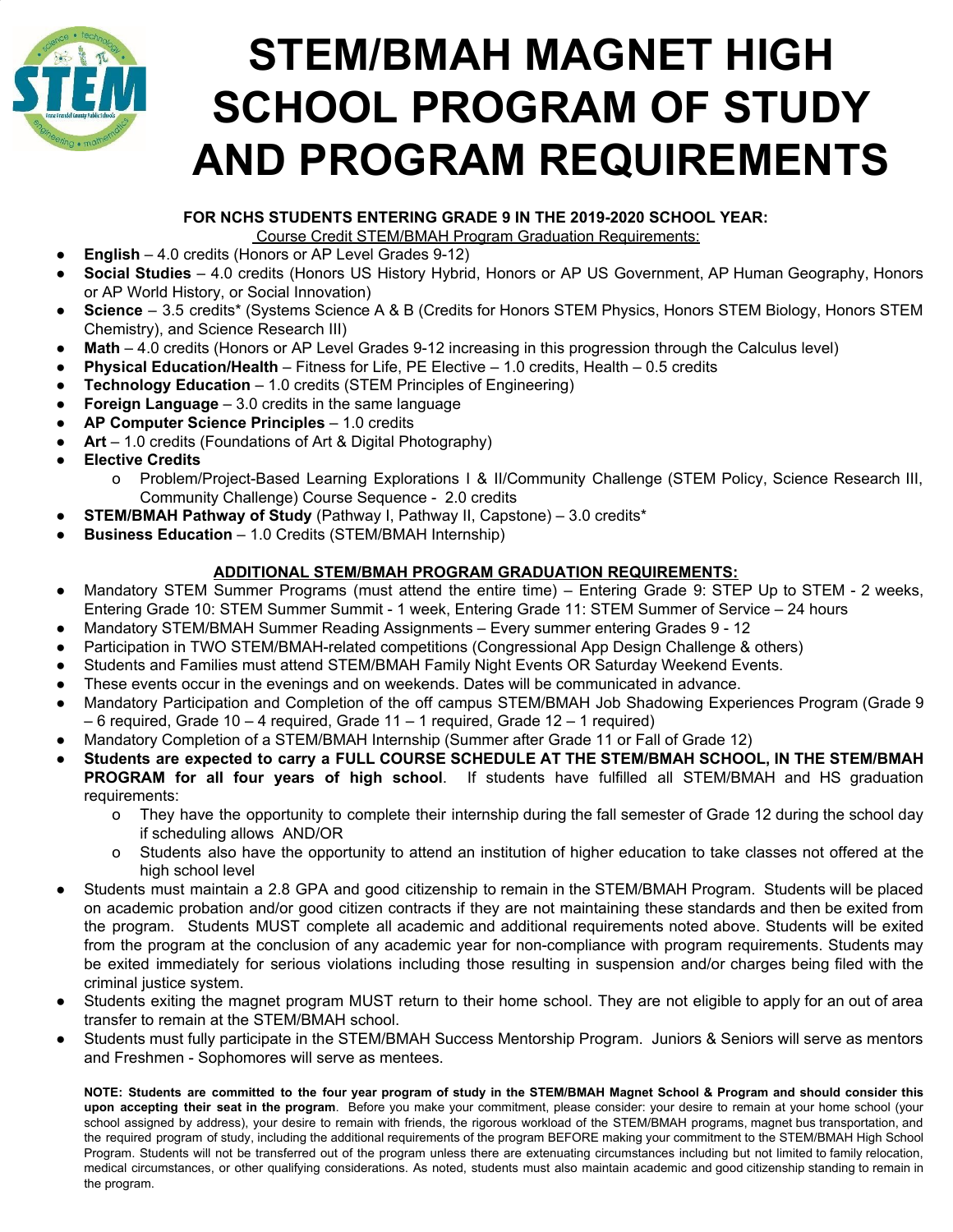#### *Summer I*

*Summer Program I experience for Rising 9th Graders Accepted into STEM Magnet High School – 1 week Summer I Reading Assignment (3 assignments with reading Getting Things Done for Teens by David Allen*

| 9 <sup>th</sup> Grade   |                                        |                                                   |  |  |
|-------------------------|----------------------------------------|---------------------------------------------------|--|--|
|                         | <b>Fall Semester</b>                   |                                                   |  |  |
| <b>PD</b>               | <b>A</b> Day                           | <b>B</b> Day                                      |  |  |
| 1                       | Problem/Project Based Learning         | Principles of Engineering [STEM]                  |  |  |
| $\mathbf{A1}$           | Explorations I [STEM] (Global Citizen) |                                                   |  |  |
|                         |                                        |                                                   |  |  |
| 1                       | H US History Hybrid (w/online          |                                                   |  |  |
| A2                      | component) [STEM]                      |                                                   |  |  |
| $\overline{2}$          | <b>World Language I</b>                | <b>Honors or AP Math I</b>                        |  |  |
|                         | TEACHER: French I -                    | TEACHER: Alg I - Kelly Guarnieri                  |  |  |
|                         | TEACHER: French II - AP -              | <b>TEACHER: Daily Geo Alg II Camuse</b>           |  |  |
|                         | Spanish I -                            | TEACHER: Alg. 2 / geo hybrid - M. Hymowitz and M. |  |  |
|                         | Spanish II -                           | Smith                                             |  |  |
|                         | Spanish III -                          | TEACHER: Pre Calc - Reddan or Dobry               |  |  |
| German I-AP-            |                                        | <b>TEACHER AP Calc 1:</b>                         |  |  |
|                         |                                        | <b>TEACHER AP Calc 2:</b>                         |  |  |
|                         |                                        | *open algebra 2/geometry hybrid*                  |  |  |
| $\overline{\mathbf{3}}$ | Honors Systems Science A [STEM]        |                                                   |  |  |
|                         | (5 sections)                           | AP Computer Science Principles [STEM]             |  |  |
|                         |                                        |                                                   |  |  |
| 4                       | Honors English 9                       | Elective Period (Band, Orchestra, Chorus, AVID,   |  |  |
|                         |                                        | etc.)                                             |  |  |
|                         |                                        |                                                   |  |  |

| 9 <sup>th</sup> Grade |                                                                           |                                       |  |  |
|-----------------------|---------------------------------------------------------------------------|---------------------------------------|--|--|
|                       | <b>Spring Semester</b>                                                    |                                       |  |  |
| <b>PD</b>             | <b>A</b> Day                                                              | <b>B</b> Day                          |  |  |
| 1                     | Problem/Project Based Learning                                            | Principles of Engineering [STEM]      |  |  |
| $\mathbf{A1}$         | Explorations I [STEM]                                                     |                                       |  |  |
| 1                     | H US History Hybrid (w/online                                             |                                       |  |  |
| $\mathbf{A2}$         | component) [STEM]                                                         |                                       |  |  |
| 2                     | World Language I                                                          | Honors or AP Math I                   |  |  |
|                       | French I - AP                                                             | Daily Geo/Alg. 2                      |  |  |
|                       | Spanish I -                                                               | Pre Calc -                            |  |  |
|                       | Spanish II -                                                              | AP Calc -                             |  |  |
|                       | Spanish III -                                                             |                                       |  |  |
|                       | German I - AP                                                             |                                       |  |  |
| 3                     | Honors Systems Science A [STEM]                                           | AP Computer Science Principles [STEM] |  |  |
|                       | Elective Period (Band, Orchestra, Chorus, AVID, etc.)<br>Honors English 9 |                                       |  |  |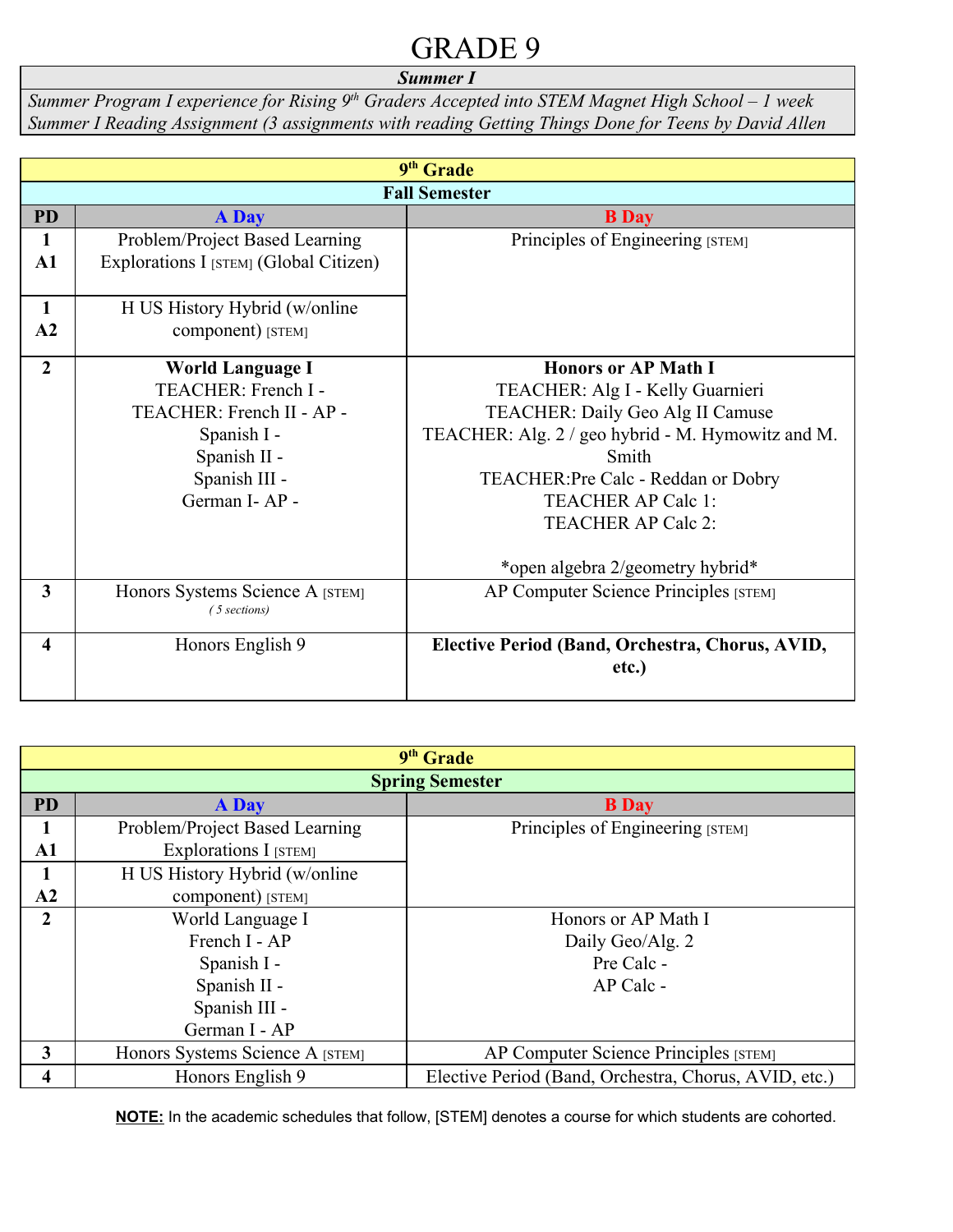*Summer II*

*Summer Program II experience for Rising 10th Graders – 1 Week & Summer II Reading Assignment*

| 10 <sup>th</sup> Grade  |                                |                                                       |  |
|-------------------------|--------------------------------|-------------------------------------------------------|--|
| <b>Fall Semester</b>    |                                |                                                       |  |
| <b>PD</b>               | <b>A</b> Day                   | <b>B</b> Day                                          |  |
| 1                       | Problem/Project Based Learning | Honors or AP US Government                            |  |
| $\mathbf{A1}$           | Explorations II [STEM]         | NON COHORTED                                          |  |
|                         |                                | $(H)$ -                                               |  |
| $\mathbf{1}$            | Photo Dig [STEM]               | $AP -$                                                |  |
| A2                      |                                |                                                       |  |
| $\overline{2}$          | World Language II              | Honors or AP Math II                                  |  |
|                         | $French II -$                  | (H) Pre-Calc: Reddan or Dobry                         |  |
|                         | Spanish II -                   | $AP$ Calc 1:                                          |  |
|                         | $German II -$                  | $AP$ Calc $2$ :                                       |  |
|                         |                                |                                                       |  |
|                         |                                |                                                       |  |
| $\overline{\mathbf{3}}$ | (H) Systems Science B [STEM]   | <b>STEM Pathway Class I [STEM]</b>                    |  |
|                         | (5 sections)                   | <b>STEM Pathway Class I [STEM]</b>                    |  |
|                         |                                | (H) Earth/Planetary Systems - $z$                     |  |
|                         |                                | (H) CS Math/Science Modeling -                        |  |
|                         |                                | (H) Nanotech/Material Science -                       |  |
|                         |                                | (H) Digital Electronics or (digital design) - *       |  |
|                         |                                | AP Env. Science -                                     |  |
| 4                       | Honors English 10              | Elective Period (Band, Orchestra, Chorus, AVID, etc.) |  |
|                         | <b>NON COHORTED</b>            |                                                       |  |
|                         |                                |                                                       |  |
|                         |                                |                                                       |  |

| $10th$ Grade |                                 |                                                       |  |  |
|--------------|---------------------------------|-------------------------------------------------------|--|--|
|              | <b>Spring Semester</b>          |                                                       |  |  |
| <b>PD</b>    | <b>A</b> Day                    | <b>B</b> Day                                          |  |  |
|              | Problem/Project Based Learning  | Honors or AP US Government                            |  |  |
| A1           | Explorations II [STEM]          |                                                       |  |  |
|              | Photo Dig [STEM]                |                                                       |  |  |
| ${\bf A2}$   |                                 |                                                       |  |  |
| 2            | World Language II               | Honors or AP Math II                                  |  |  |
| 3            | Honors Systems Science B [STEM] | <b>STEM Pathway Class I [STEM]</b>                    |  |  |
|              | Honors English 10               | Elective Period (Band, Orchestra, Chorus, AVID, etc.) |  |  |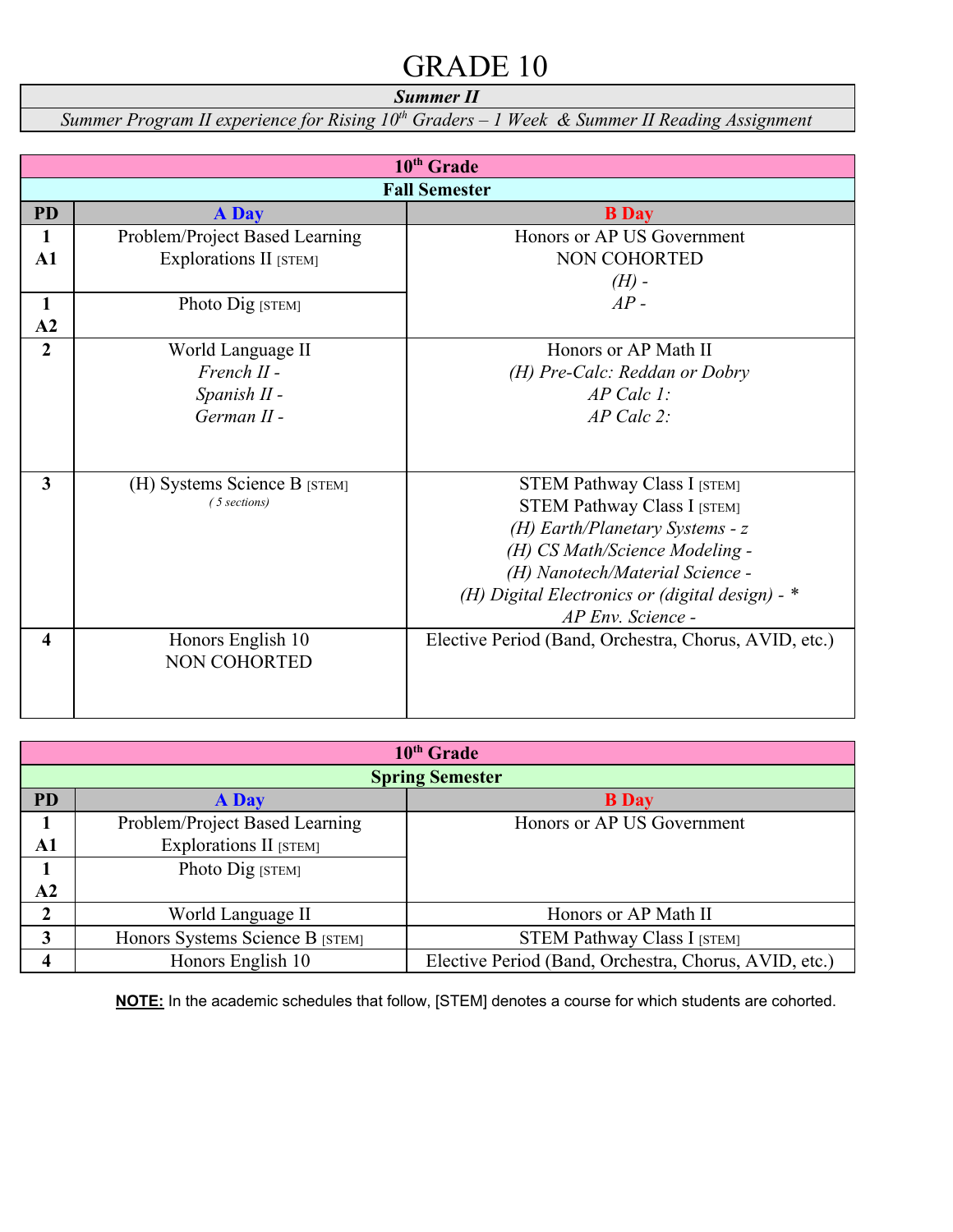### *Summer III*

*Summer Program III experience for Rising 11th Graders – 1 Week & Summer III Reading Assignment*

| 11 <sup>th</sup> Grade |                                                                                                                                                 |                                                                                                                                                                                                                                                     |  |  |
|------------------------|-------------------------------------------------------------------------------------------------------------------------------------------------|-----------------------------------------------------------------------------------------------------------------------------------------------------------------------------------------------------------------------------------------------------|--|--|
|                        | <b>Fall Semester</b>                                                                                                                            |                                                                                                                                                                                                                                                     |  |  |
| <b>PD</b>              | <b>A</b> Day                                                                                                                                    | <b>B</b> Day                                                                                                                                                                                                                                        |  |  |
| $\mathbf{1}$           | Honors or AP World History [STEM]<br><b>NON COHORTED</b><br>$AP -$<br>$(H)$ -                                                                   | Honors or AP Math III<br>$(H) Pre-Calc$<br>$AP$ Calc 1:<br>$AP$ Calc 2:                                                                                                                                                                             |  |  |
| $\overline{2}$         | World Language III or Elective<br>French III -<br>$AP$ French -<br>Spanish III -<br>Spanish IV -<br>AP Spanish -<br>German III -<br>AP German - | <b>STEM Pathway Class II [STEM]</b><br>[Green Tech] H. Environment and Society -<br>[Engineering] CAT North<br>[Nanotechnology] AP Physics I and II -<br>[Computer Science] AP Computer Science A -<br>[Earth Space] (H) Earth and Space Missions - |  |  |
| $\mathbf{3}$           | AP Science<br>$AP$ Chemistry -<br>AP Biology -<br><b>AP Environmental Media</b><br>AP Environmental Science -<br>AP Physics -                   | <b>BLOCK SCHEDULED:</b> [STEM]<br>Problem/Project Based Learning Explorations III:<br>Community Challenge [STEM] - Comm II -<br>STEM Policy [STEM] - Policy -                                                                                       |  |  |
| 4                      | Honors or AP English 11<br>$AP$ Lang $-$<br>$(H)$ English 11 -                                                                                  |                                                                                                                                                                                                                                                     |  |  |

| 11 <sup>th</sup> Grade |                                   |                                                       |  |
|------------------------|-----------------------------------|-------------------------------------------------------|--|
| <b>Spring Semester</b> |                                   |                                                       |  |
| <b>PD</b>              | <b>A</b> Day                      | <b>B</b> Day                                          |  |
|                        | Honors or AP World History [STEM] | Honors or AP Math III                                 |  |
|                        | World Language III or Elective    | STEM Pathway Class II [STEM]                          |  |
|                        | AP Science                        | Elective Period (Band, Orchestra, Chorus, AVID, etc.) |  |
|                        | Honors or AP English 11           | STEM Elective Period (addtl STEM Pathway Class,       |  |
|                        |                                   | addtl Science, addtl Math, etc.)                      |  |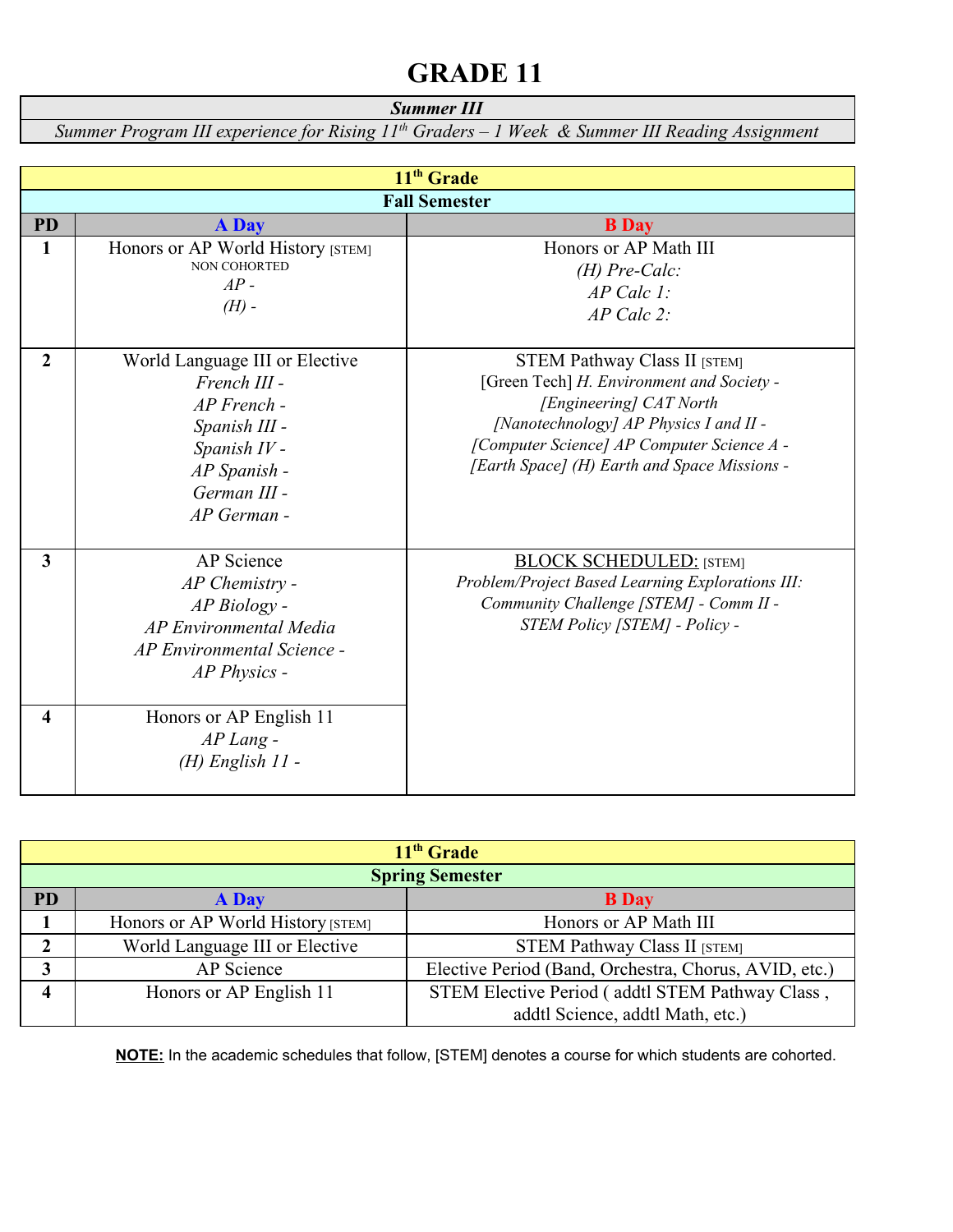#### *Summer IV*

*STEM Internship & Summer IV Reading Assignment*

| 12 <sup>th</sup> Grade  |                                              |                                                       |  |
|-------------------------|----------------------------------------------|-------------------------------------------------------|--|
| <b>Fall Semester</b>    |                                              |                                                       |  |
| <b>PD</b>               | <b>A</b> Day                                 | <b>B</b> Day                                          |  |
| 1                       | <b>AP Social Studies</b>                     | Honors or AP Math IV (must take Calculus by Grade 12) |  |
|                         | AP Human Geo -                               | $AP$ Calc 1:                                          |  |
|                         | Hon. Social Innovation -                     | $AP$ Calc 2:                                          |  |
|                         | Hon. Social Issues -                         | Diff Eq/Linear Algebra/ Calc III                      |  |
|                         |                                              |                                                       |  |
| $\overline{2}$          | World Language IV or Elective                | <b>STEM Capstone</b> [STEM]                           |  |
|                         | $AP$ French -                                | [Green] RDA Green Tech -                              |  |
|                         | Spanish IV -                                 | [Computer Science] RDA CS -                           |  |
|                         | AP Spanish -                                 | [Nanotech] RDA Nano/Earth Space -                     |  |
|                         | AP German -                                  | RDA Engineering - CAT North or RDA                    |  |
| $\overline{\mathbf{3}}$ | <b>AP Science or Honors Science Elective</b> | Elective Period (Band, Orchestra, Chorus, AVID, etc.) |  |
|                         | $AP$ Chemistry -                             |                                                       |  |
|                         | AP Biology -                                 |                                                       |  |
|                         | AP Environmental -,                          |                                                       |  |
|                         | AP Physics -                                 |                                                       |  |
|                         |                                              |                                                       |  |
|                         | *student option is to take Honors            |                                                       |  |
|                         | pathway science choices instead of an        |                                                       |  |
|                         | AP course                                    |                                                       |  |
| 4                       | Honors or AP English 12                      | STEM Elective Period (Higher Ed, addtl STEM Pathway   |  |
|                         | $AP$ Lit -                                   | Class etc.)                                           |  |
|                         | $(H)$ English 12 -                           |                                                       |  |
|                         |                                              | *STEM capstone seminar*                               |  |

| 12 <sup>th</sup> Grade                          |                          |                                                       |  |  |
|-------------------------------------------------|--------------------------|-------------------------------------------------------|--|--|
|                                                 | <b>Spring Semester</b>   |                                                       |  |  |
| <b>PD</b><br><b>A</b> Day                       |                          | <b>B</b> Day                                          |  |  |
| <b>AP Social Studies</b>                        |                          | Honors or AP Math IV (must take Calculus by Grade 12) |  |  |
| $\mathfrak{D}$<br>World Language IV or Elective |                          | <b>STEM Capstone</b> [STEM]                           |  |  |
| AP Science or Honors Science<br>3               |                          | Elective Period (Band, Orchestra, Chorus, AVID, etc.) |  |  |
| Elective                                        |                          |                                                       |  |  |
| 4                                               | Honors or AP English 12  | STEM Elective Period (Higher Ed, addt'l STEM          |  |  |
|                                                 |                          | Pathway Class etc.)                                   |  |  |
| <b>STEM</b>                                     | Hon. Social Innovation - | Hon. Social Innovation -                              |  |  |
| <b>Choice</b>                                   |                          |                                                       |  |  |